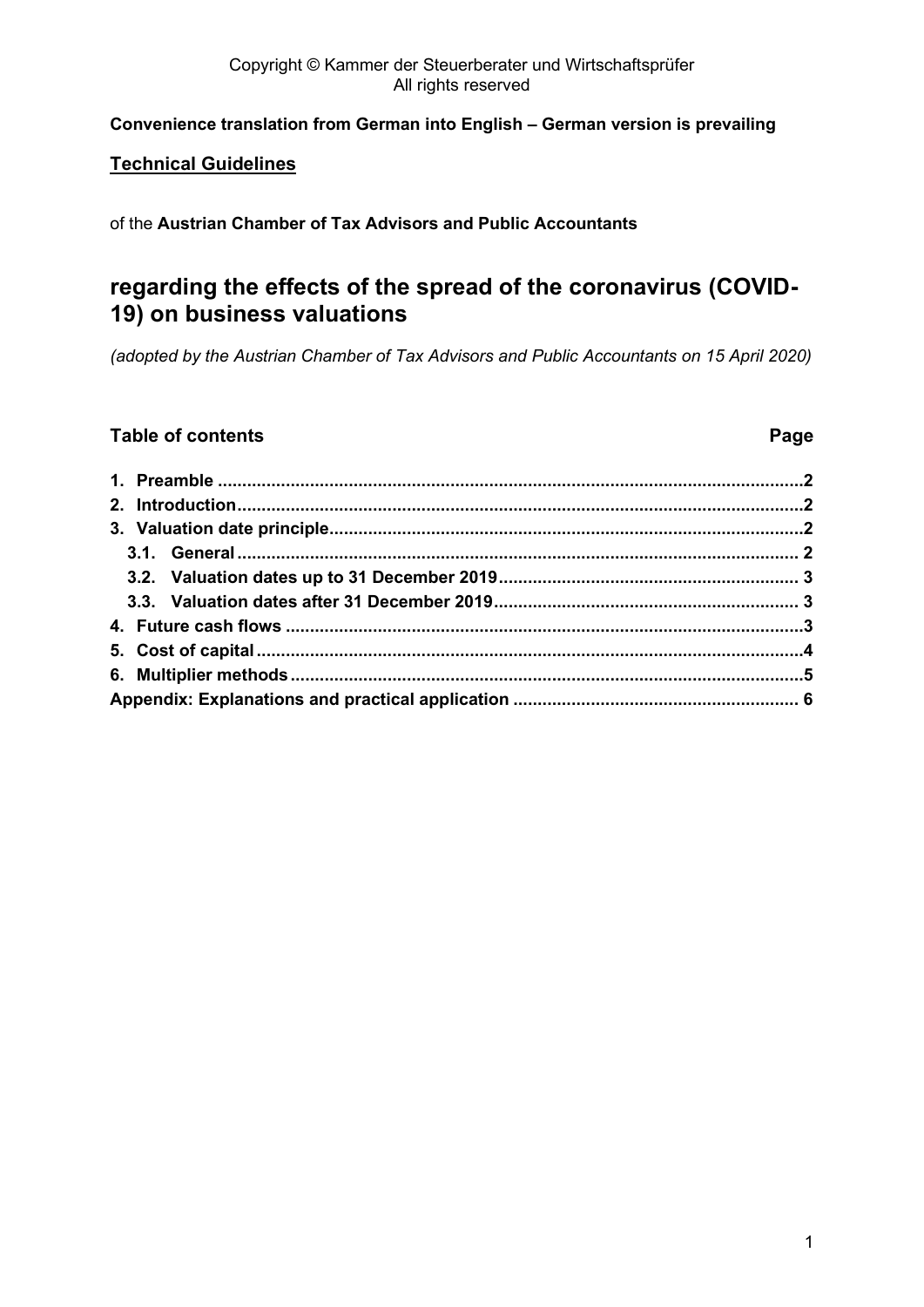### <span id="page-1-0"></span>**1. Preamble**

- (1) The present guidelines were prepared by the Working Group on Business Valuation of the Expert Committee on Business Administration. Due to the urgency and the exceptional situation, it was not possible to refer the matter to the entire expert committee and apply the associated procedures for proper decision-making. The information is therefore to be understood as an elaboration of a group of experts on the state of knowledge as of April 15, 2020 and does not represent a professional guideline or a recommendation of the Expert Committee.
- (2) For the sake of clarification, it should be noted, that these guidelines can only be of a general nature and cases are to be assessed individually on the basis of concrete facts and circumstances by the public accountant.

# <span id="page-1-1"></span>**2. Introduction**

- (3) The outbreak of the pandemic ("COVID-19") triggered by the corona virus (SARS-CoV-2) has led to unprecedented effects on social life worldwide. Due to the restrictions on public life imposed by numerous countries to contain the further spread of the virus, entire sectors of the economy and thus numerous companies, are facing fundamentally changed economic conditions. The resulting major economic uncertainty has been reflected, among other things, in a drastic slump in stock market prices and stock market indices.
- (4) In view of the above, the subject matter of these technical guidelines are questions about the effects of COVID-19 on business valuations.

# <span id="page-1-2"></span>**3. Valuation date principle**

### <span id="page-1-3"></span>**3.1. General**

- (5) In connection with the valuation date principle, it must first be determined for which valuation dates the effects of COVID-19 are generally to be considered in the business valuation. It should be noted that enterprise values according to ref (23) KFS/BW 1 are time-related and are always determined at a particular point in time. The amount of the enterprise value therefore depends largely on the circumstances on the valuation date.
- (6) In this sense, according to ref (24) KFS/BW 1, all relevant information that could have been obtained with reasonable care on the valuation date must be taken into account when determining the value. According to ref (24) KFS/BW 1, changes in the valuedetermining factors that occur between the valuation date and the (later) conclusion of the valuation are only to be taken into account, if their cause is rooted before the valuation date. In the opinion of the working group, however, it is not sufficient to be able to take developments after the valuation date into account, if a causal chain of any kind can be traced back to a date before the valuation date. Developments occurring at a later date should only be taken into account if they were already present at the root of the causal chain on the valuation date and could have been recognized with reasonable care. Developments are considered as recognizable, if it appears at least more likely than not that these developments were already expected on the valuation date.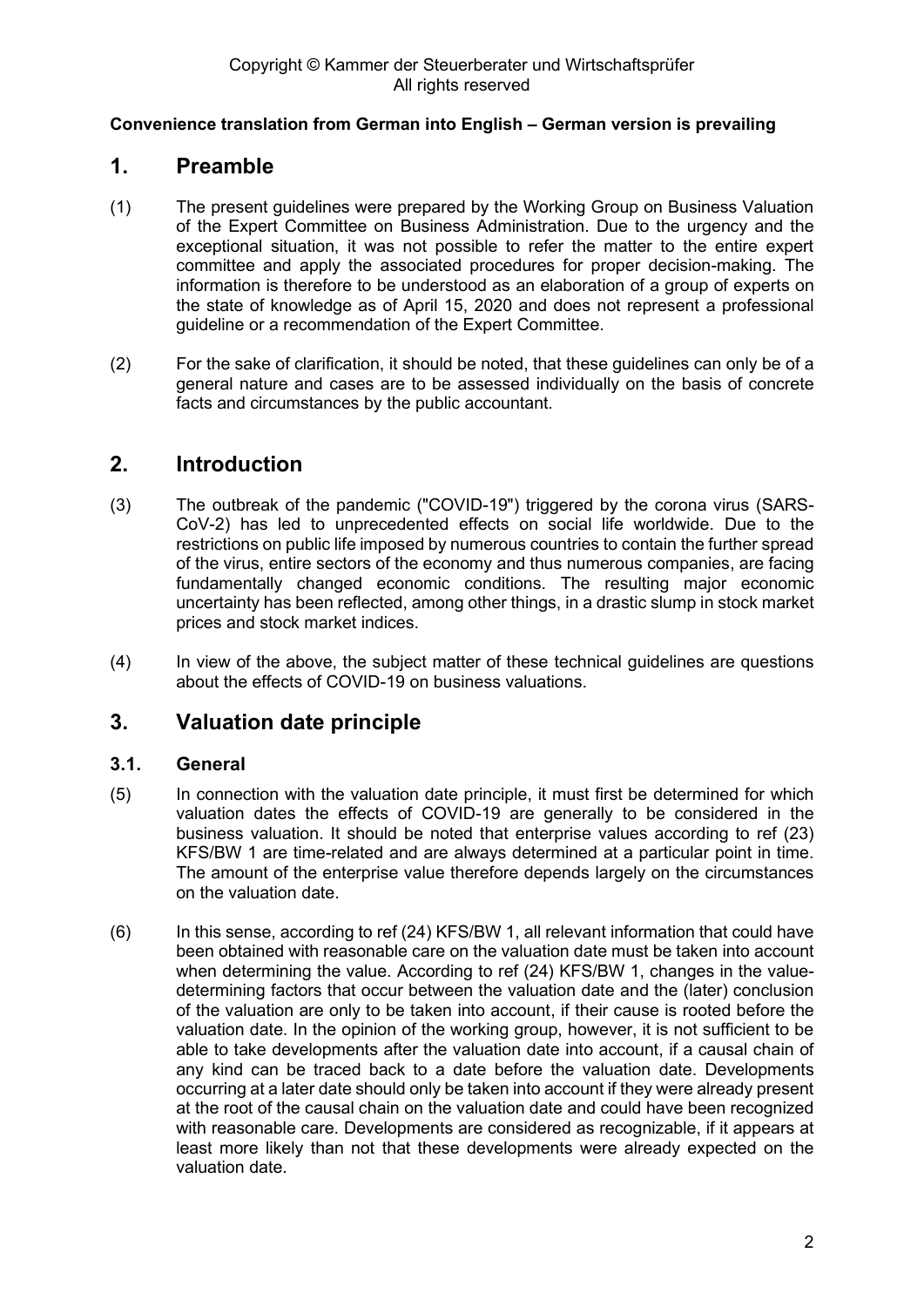### <span id="page-2-0"></span>**3.2. Valuation dates up to 31 December 2019**

- (7) In the opinion of the working group, the global effects of COVID-19 could not have been expected with sufficient probability for valuation dates up to 31 December 2019. Therefore, due to the lack of recognizability of the later global spread of the coronavirus and its consequences, a recognition of these developments in valuations up to 31 December 2019 is not possible due to the valuation date principle.
- (8) If a valuation with a valuation date up to 31 December 2019 is concluded after the publication of these technical guidelines, the valuation report shall indicate that effects of COVID-19 have not been taken into account due to the valuation date principle.

### <span id="page-2-1"></span>**3.3. Valuation dates after 31 December 2019**

- (9) For valuation dates after 31 December 2019, it must be assessed on a country- and case-specific basis, whether the effects of COVID-19 could have been recognized on the respective date. In doing so, the specific business model and the geographical activities of the company must be taken into account.
- (10) Within the scope of this assessment, among other things, publications by (health) authorities, restrictions on public life and commercial traffic due to official requirements and their specific effects on the valuation object as well as general economic developments must be taken into account. These include in particular the change in the expectations of capital market participants resulting from the outbreak of COVID-19 and the increased economic uncertainty which contributed to the worldwide slump in stock market prices from 24 February 2020.
- (11) If the economic effects of COVID-19 could have been recognized in valuations with valuation dates after 31 December 2019, the effects on the future cash flows of the valuation object are to be taken into account to the extent that these effects could have been recognized with reasonable care and with sufficient probability on the basis of the information available at the valuation date. The report must address the available information and the circumstances which led to the assessment that the economic effects of COVID-19 were recognizable as of the valuation date.

# <span id="page-2-2"></span>**4. Future cash flows**

- (12) If effects of COVID-19 are to be taken into account in the planning of future cash flows in accordance with the valuation date principle, both negative and positive effects of COVID-19 must be taken into account. In addition to negative effects such as loss of sales and collapse of earnings, any government support to compensate for economic disadvantages must therefore also be taken into account.
- (13) The consideration of consequences of COVID-19 for the valuation object is often accompanied by a considerable increase in planning uncertainty. This increased uncertainty should be countered within the meaning of ref (66) KFS/BW 1, by deriving expected values for future cash flows based on scenarios where each scenario has a specific probability.
- (14) To illustrate the effects of COVID-19 on the business plan, a distinction can be made between the effects of a short- to medium-term pandemic phase including a subsequent recovery phase and the long-term consequences of the pandemic.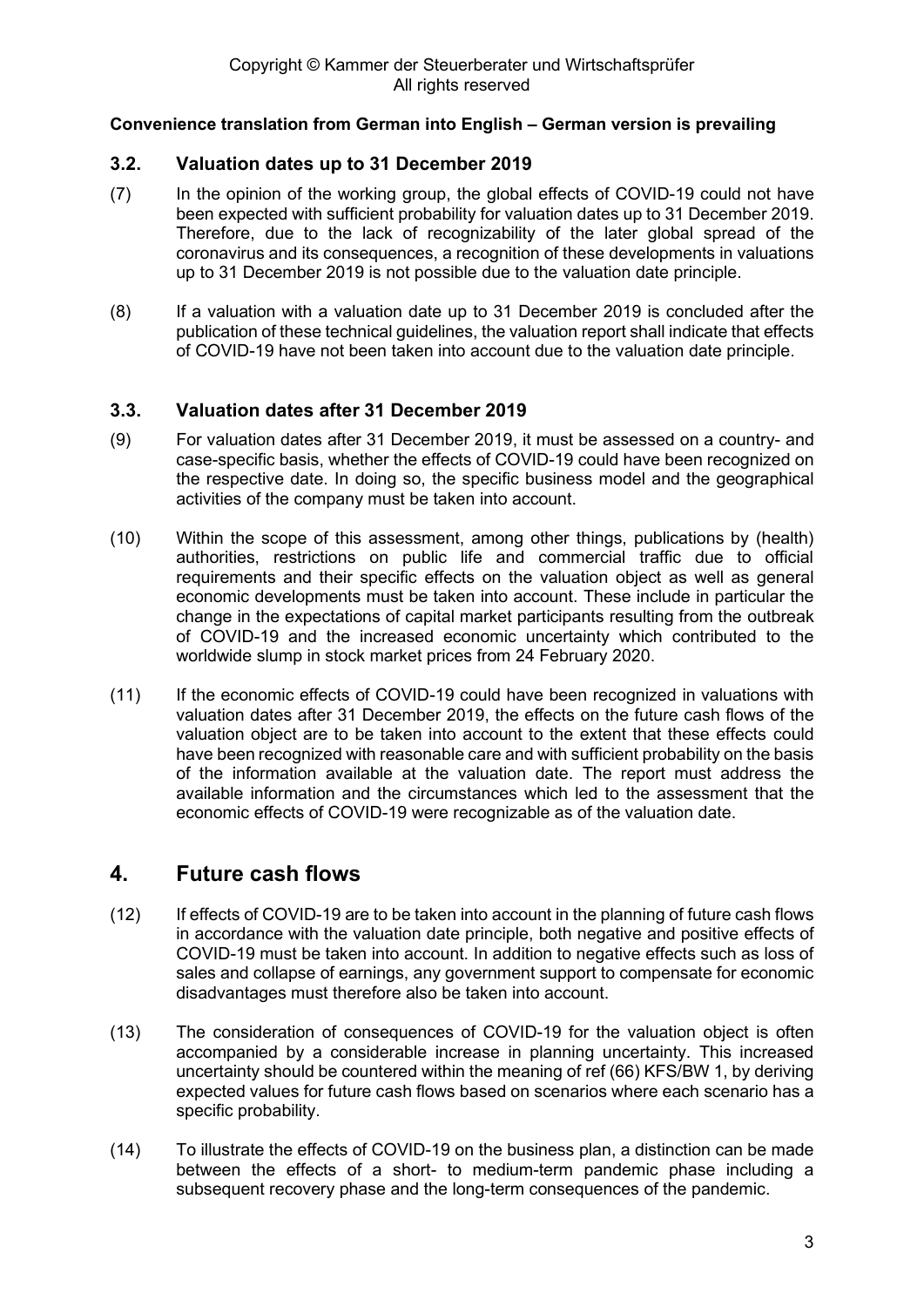- (15) The duration of the pandemic phase is currently difficult to estimate. If the extent of its effects on future cash flows is also difficult to estimate, different scenarios must be analyzed. The extent to which the pandemic will have an impact on earnings depends to a large extent on the industry and the individual business model of the valuation object. The duration of short- to medium-term effects is determined by the length of the immediate threat from the virus on the relevant markets of the company and the duration of the subsequent recovery phase.
- (16) When assessing the long-term consequences of the pandemic, the business model of the valuation object must be analyzed in order to determine whether there are indications that the economic conditions after the crisis will differ from those before the crisis. In doing so, possible changes in consumer behavior, communication, logistics or supply chains are to be taken into account. In particular, it must be analyzed to what extent disruptive developments for business areas of the company being valued, which already started before the crisis, are likely to be intensified by the crisis. When determining objectified enterprise values, it should be noted that according to ref (79) KFS/BW 1, measures that are intended to lead to structural changes in the company may only be taken into account if they have already been initiated or sufficiently specified on the valuation date.
- (17) The assessment of the plausibility of the business plan in times of a crisis poses particular challenges for the public accountant. The adequate consideration of the increased uncertainty caused by COVID-19 in the business plan is of crucial importance when deriving the expected values of the future cash flows. If the business plan proves to be insufficient in this respect, the public accountant must proceed in accordance with the provisions in ref (75) to (78) KFS/BW 1 and make adjustments if necessary. In this context, it should be noted that according to ref (78) KFS/BW 1, uncertainties resulting from insufficiencies in the business plan may not be taken into account by making lump-sum deductions from the future cash flows nor by adding surcharges to the discount rate.

# <span id="page-3-0"></span>**5. Cost of capital**

- (18) When determining the cost of capital, it is necessary to assess the extent to which the increased uncertainty due to COVID-19 has also been reflected in an increase in the expected rate of return by equity and debt investors.
- (19) The stock markets showed a jump in implied market returns with the decline of stock market prices from 24 February 2020 onwards, followed by a clear decrease until the end of March 2020 when implied market returns almost returned to the level before the beginning of the crises. However, the short-term increase in implied market returns is also caused by a delayed adjustment of expected earnings to the changes in the economic conditions by market analysts. In the opinion of the working group, there are no indications in the observed development of the implied market returns that would suggest a lasting significant increase in the yield level for periods after the end of March 2020.

It should be noted however, that volatility on the stock markets is currently still significantly above the pre-crisis level. In light of the aforementioned, the working group considers it appropriate to continue in basing the expected market risk premium (before personal taxes) on a range for the expected nominal market return of 7.5% to 9.0% in accordance with the recommendation KFS/BW 1 E 7.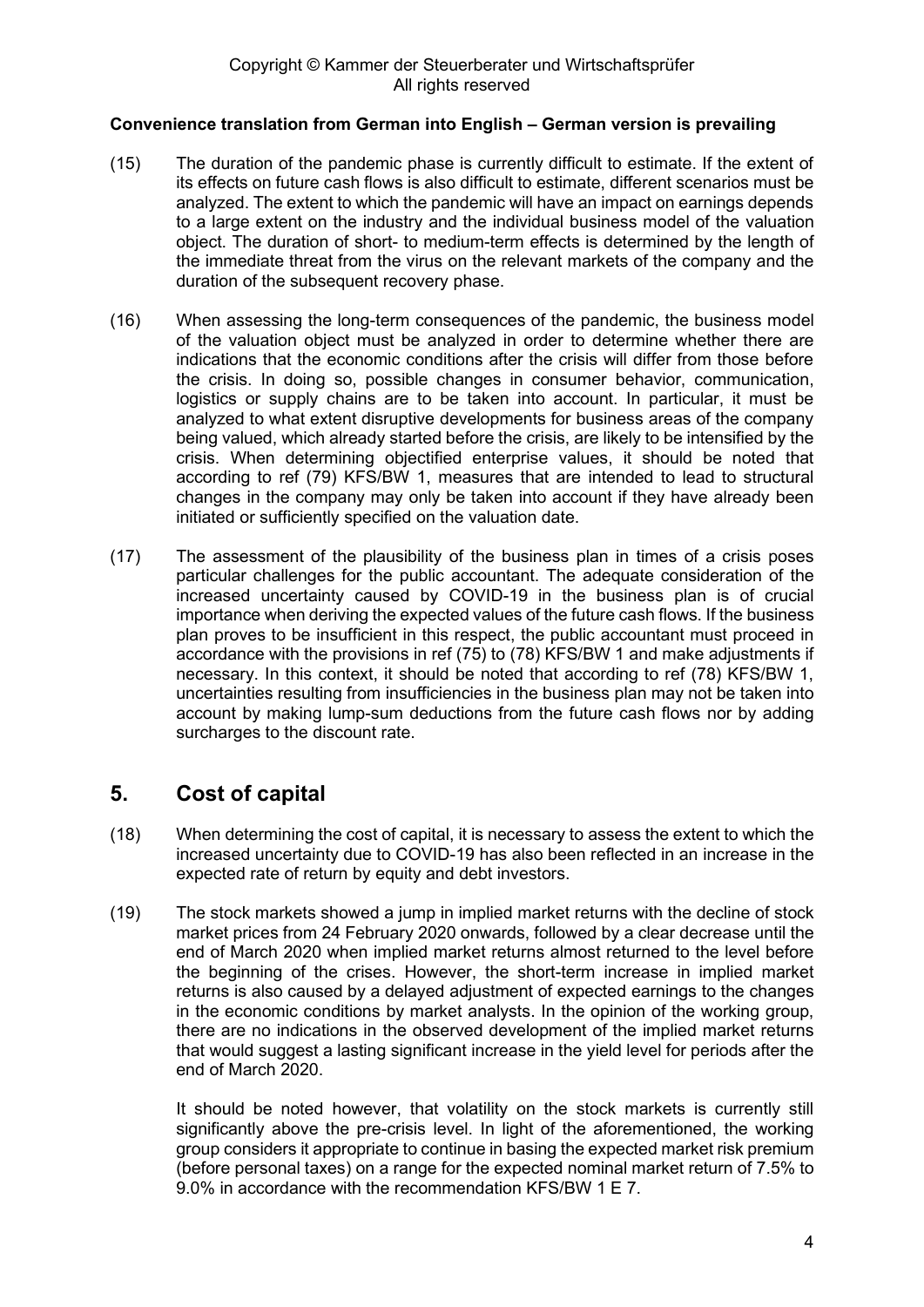(20) When estimating future beta factors on the basis of historical data, the decline in stock market prices from 24 February 2020 onwards will often lead to distorting effects. This can be avoided by excluding the relevant period from the analysis or by determining rolling beta factors over a longer period of time. Nevertheless, the extent to which the beta factor adequately reflects the future systematic risk of the company has to be assessed separately in the context of the economic changes caused by COVID-19.

# <span id="page-4-0"></span>**6. Multiplier methods**

(21) When using multiplier methods as a plausibility assessment, effects by COVID-19 on the level of the selected reference values (earnings numbers) and on market multiples should be taken into account. In particular, it has to be assessed to which extent market multiples based on data which were obtained before the crisis are still significant and conclusive.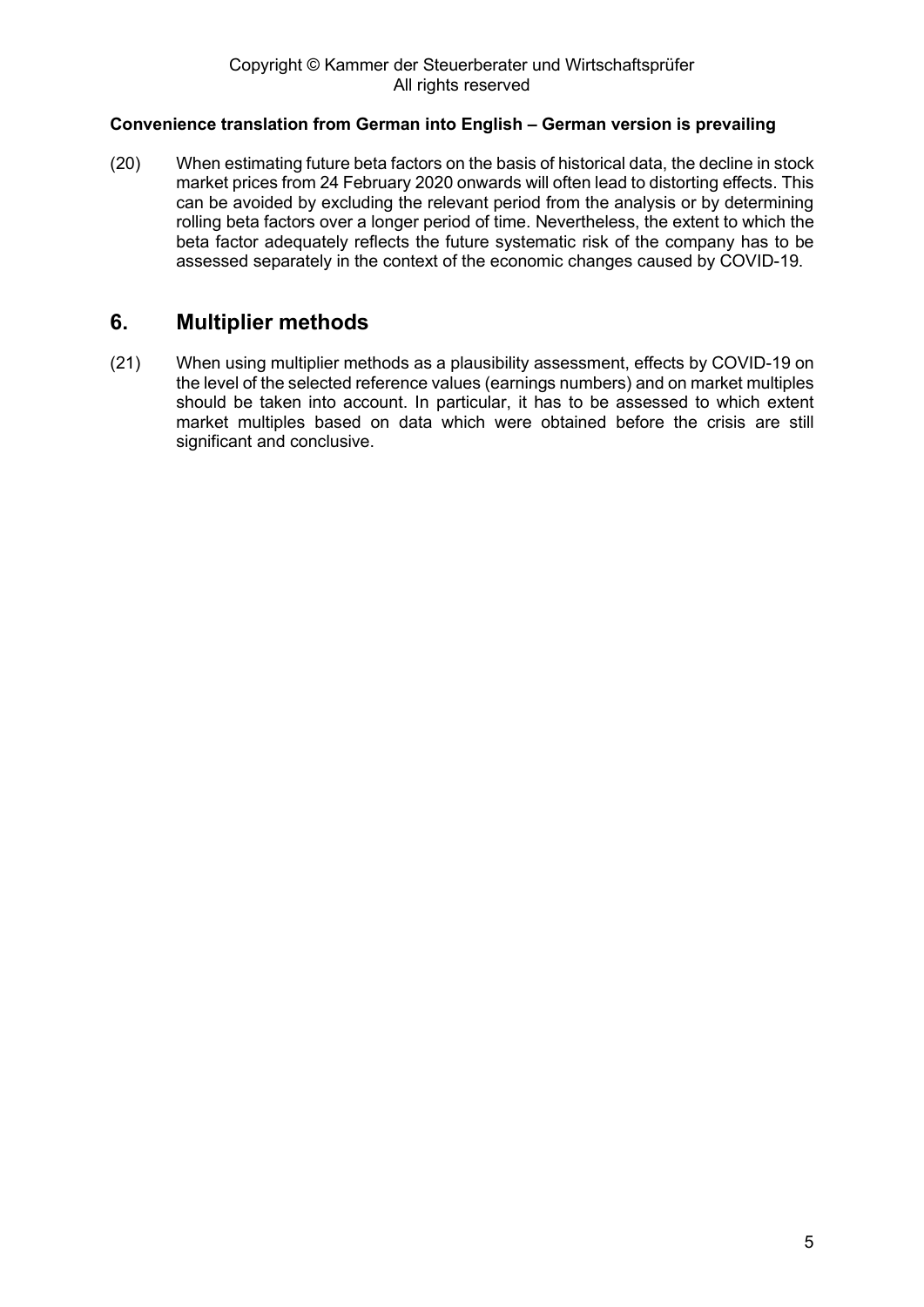### <span id="page-5-0"></span>**Appendix: Explanations and practical application**

### **Regarding ref (3):**

With regard to the factors influencing stock market prices in crisis situations, reference is made to the technical note of the Technical Committee for Business Valuation (FAUB) of the German Institute of Public Accountants (IDW) on the effects of the spread of the coronavirus on company valuations, dated March 25, 2020.

### **Regarding ref (7):**

On December 31, 2019, the spread of the corona virus (SARS-CoV-2) was limited to the city of Wuhan in China and it was still unclear whether the virus will be transmitted from person to person. Substantial information about the threats associated with this virus only became known in the weeks that followed. The opinion expressed herein is consistent with the expert information on accounting issues as of December 31, 2019, provided by the Austrian Financial Reporting and Auditing Committee (AFRAC technical information COVID-19, April 2020), the German Institute of Public Accountants (Technical guidelines of the IDW regarding the effects of the Coronavirus outbreak on accounting practices and their audit for 31 December 2019, 4 March 2020) and Accountancy Europe (Coronavirus crisis: Implications on reporting and auditing, March 20, 2020), which classify the outbreak of COVID-19 as a value-determining event from the point of view of accounting law.

### **Regarding ref (8):**

If 31 December 2019 is only used as the so-called "technical" valuation date in the context of a valuation which is actually carried out on a valuation date after 31 December 2019, the effects of COVID-19 are to be taken into account on the basis of their recognizability on the effective valuation date in accordance with the provisions of ref (9).

### **Regarding ref (10):**

Internationally, the following events, among others, are significant:

- 30 January 2020: WHO declares an international health emergency
- 24 February 2020: Start of the price decline on the international capital markets
- 8 March 2020: Italy is the first European country to introduce exit restrictions in Northern Italy
- 10 March 2020: The whole of Italy is declared a restricted zone
- 11 March 2020: WHO declares the existence of a pandemic
- From mid-March 2020: Imposition of exit restrictions in many countries, restrictions on air traffic and travel warnings
- From the end of March 2020: Correction of the economic forecasts 2020 for the euro zone countries from positive to negative (-2 to -3%)
- 14 April 2020: IMF forecasts a global recession (real GDP loss of 3% globally and of 7.5% in the euro zone)

In Austria, the following events, among others, are significant:

- 10 March 2020: Announcement of the first restriction measures (e.g. for events)
- 11 March 2020: Ban on events exceeding a certain number of participants, entry from risk areas only with medical certificate
- 13 March 2020: Announcement of the restriction of public life to a minimum from 16 March 2020 (see there)